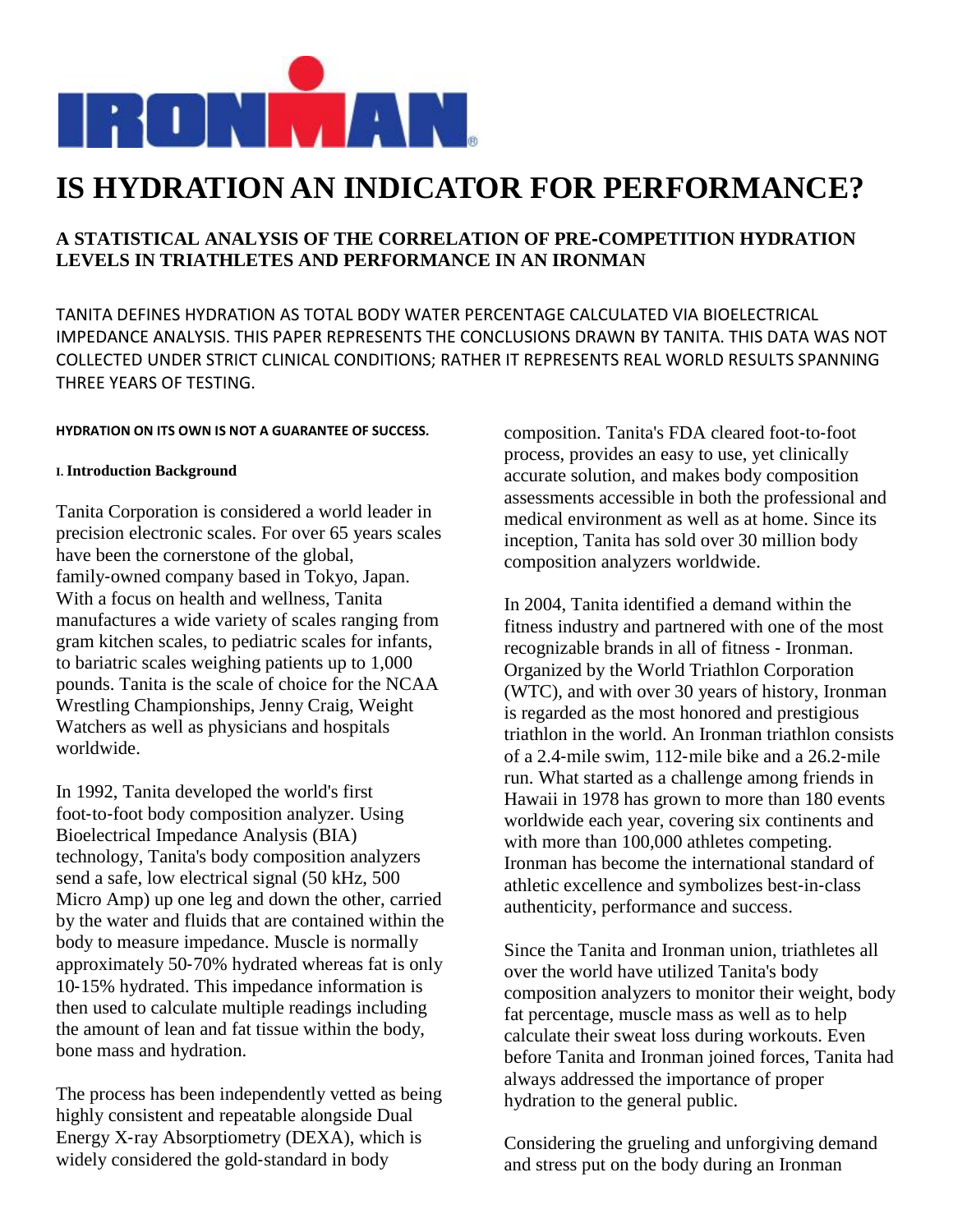competition, Tanita suspected that a triathlete's hydration could be vital to their performance, and may even provide an indicator as to how well they will be able to compete in an Ironman triathlon. Is there a direct correlation between pre‐competition hydration and performance in an Ironman triathlon?

#### **II. Method of Data Collection**

During athlete registration at the 2008, 2009 and 2010 Ford Ironman Louisville, Tanita received permission from Ironman to obtain hydration readings of the participants. After the athletes had received their bib number, they were directed to one of six body composition assessment stations where a Tanita trained assessor was located. Six, fully calibrated, Tanita BF‐522W Body Fat/Body Water Analyzers were used during the assessment process. Once at the assessment station, the athletes were asked their bib number, age and height. A reference chart converting centimeters to feet and inches was positioned at each station to accommodate international competitors unfamiliar with their

| FIGURE 3.1         | <b>MALE</b>      |
|--------------------|------------------|
| <b>HYDRATION %</b> | AVG. TIME (HRS.) |
| $\geq 68\%$        | 11.96            |
| 66-67%             | 12.54            |
| 64-65%             | 12.87            |
| 62-63%             | 12.88            |
| 60-61%             | 13.41            |
| 58-59%             | 13.92            |
| 56-57%             | 14.67            |
| 54-55%             | 15.25            |
| 52-53%             | 15.97            |
| 50-51%             | 15.99            |
|                    |                  |

imperial measurement. The assessor input the athletes age, height and gender into the analyzer. After removing their shoes and socks, the athlete stood on the device barefoot to complete the analysis. The assessor then recorded both the athlete's bib number and hydration level. Over the three years, assessments were taken on 5,740 competitors.

After the event, Ironman provided Tanita a detailed spreadsheet with the competitors' information including their bib number and completion time. The bib number recorded by the assessor during registration was referenced and matched with the race result data and each hydration level was assigned to its appropriate athlete. The results for men and women were then separated and the athletes who did not finish the race were given a time of 18.0 hours.

#### **III. Results and Interpretations**

Over the three years, 4,426 male participants and 1,314 female participants were tested.

| FIGURE 3.2         | <b>FEMALE</b>    |
|--------------------|------------------|
| <b>HYDRATION %</b> | AVG. TIME (HRS.) |
| $\geq 63\%$        | 13.09            |
| 61-62%             | 13.27            |
| 59-60%             | 13.64            |
| 57-58%             | 13.71            |
| 55-56%             | 13.94            |
| 53-54%             | 14.49            |
| 51-52%             | 14.99            |
| 49-50%             | 15.68            |
| 47-48%             | 16.23            |
| 45-46%             | 16.45            |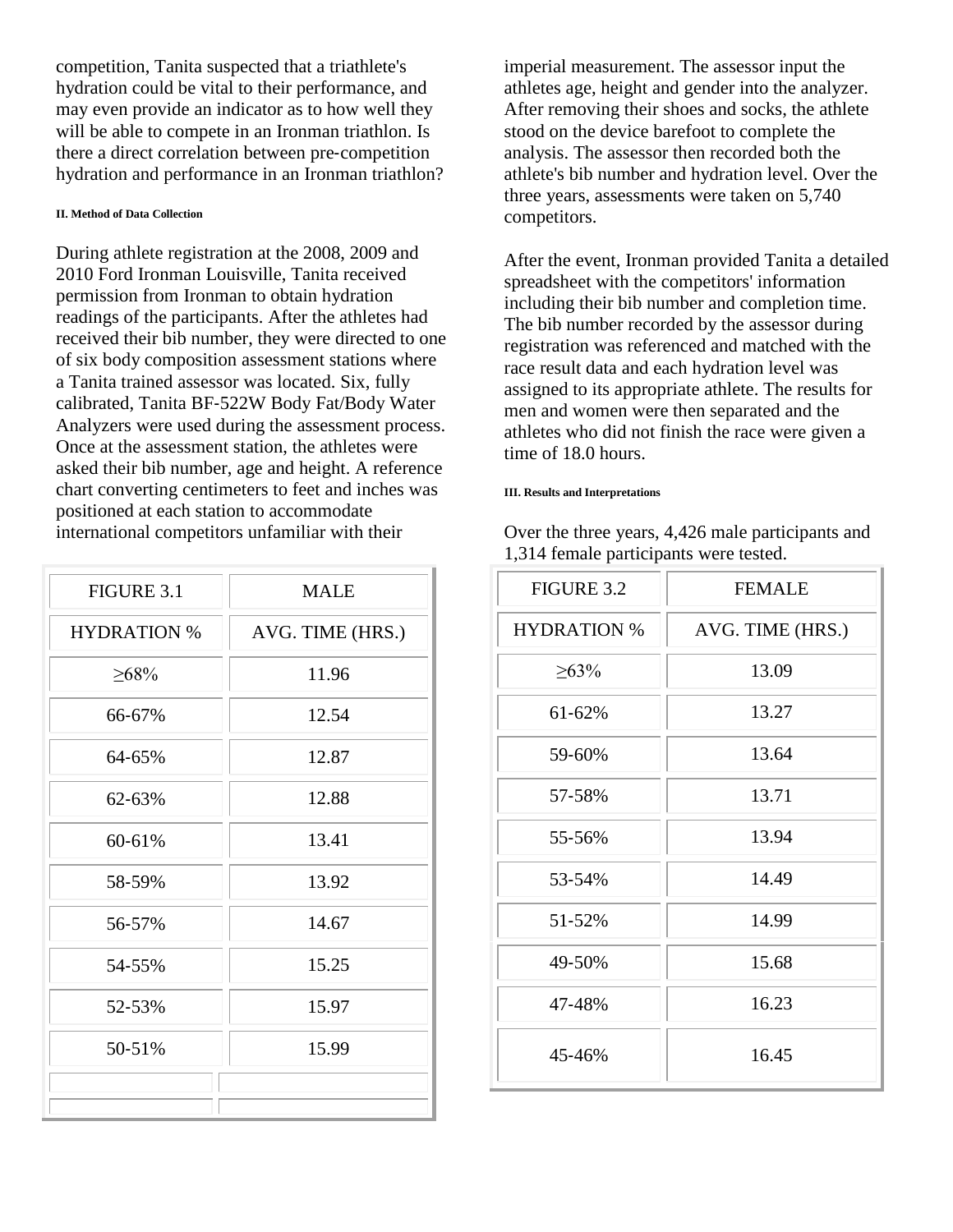

Figure 3.1 displays the male hydration levels and the average corresponding finish times in hours.



Figure 3.2 displays the female hydration levels and the average corresponding finish times in hours.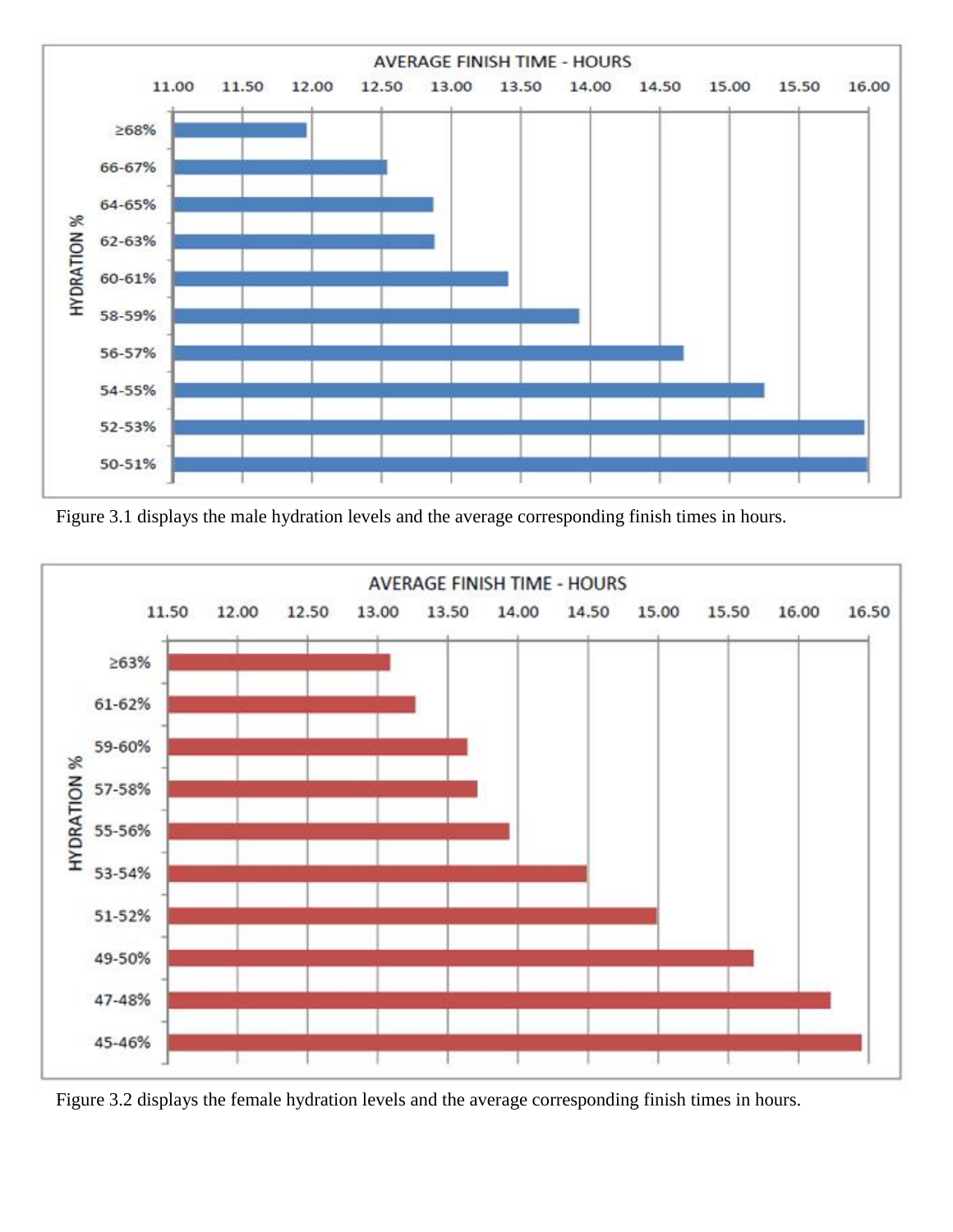The average hydration level of men who were able to finish the triathlon was 60%. The average hydration level of women who finished the triathlon was 55.7%. Of the 2,093 male participants who had a pre‐competition hydration level >60%, 1,945 (93%) were able to finish the race and had an average finish time of 12.76 hours. 1,860 of the 2,106 (88%) male participants with a pre-competition hydration level  $< 60\%$  and  $\geq$ 55% finished the race with an average time of 13.82 hours. Only 153 out of 227 (67%) of the male participants with a pre‐competition hydration level < 55% were able to finish the race, and those who did finish had an average finish time of 14.58 hours. See Figure 3.3.

| FIGURE 3.3         | <b>MALE</b> | <b>FINISHERS</b> | Number of participants | <b>Failed to Finish</b> |
|--------------------|-------------|------------------|------------------------|-------------------------|
| <b>HYDRATION %</b> | % FINISH    | AVG. TIME (HRS.) | Finished the Race      | Number $/$ % of group   |
| $>60\%$            | 93%         | 12.76            | 1,945 of 2,093         | 148 (7.1%)              |
| 55-59%             | 88%         | 13.82            | 1,860 of 2,106         | 246 (11.7%)             |
| 50-54%             | 67%         | 14.58            | 153 of 227             | 74 (32.6%)              |

Of the 747 female participants who had a pre-competition hydration level  $> 55\%$ , 691 (93%) were able to finish the race and had an average finish time of 13.41 hours. 447 of the 499 (90%) female participants with a pre‐competition hydration level 55% and ≥ 50% finished the race with an average time of 14.37 hours. Only 45 out of 68 (66%) of the female participants with a pre‐competition hydration level 50% were able to finish the race, and those who did finish had an average time of 15.22 hours. See Figure 3.4.

| FIGURE 3.4         | <b>FEMALE</b> | <b>FINISHERS</b> | Number of participants | Failed to Finish      |
|--------------------|---------------|------------------|------------------------|-----------------------|
| <b>HYDRATION %</b> | % FINISH      | AVG. TIME (HRS.) | Finished the Race      | Number $/$ % of group |
| $\geq 55\%$        | 93%           | 13.41            | 691 of 747             | 56 (7.5%)             |
| 50-54%             | 90%           | 14.37            | 447 of 499             | 52 $(10.4 %)$         |
| 45-49%             | 66%           | 15.22            | 45 of 68               | 23 (33.8%)            |

When we take all male data points and perform a regression analysis, we see with 95% confidence that for every 1% increase in the men's hydration level, their mean time decreased by .2662 hours (16 minutes). With this information, we are able to predict with 95% confidence the male mean finish time based on hydration. See Figure 3.5.

Likewise, when we take all female data points, we see with 95% confidence that for every 1% increase in hydration level, female's mean time decreased by .2036 hours (12 minutes). Figure 3.6 shows, with 95% confidence, females mean finish time based on hydration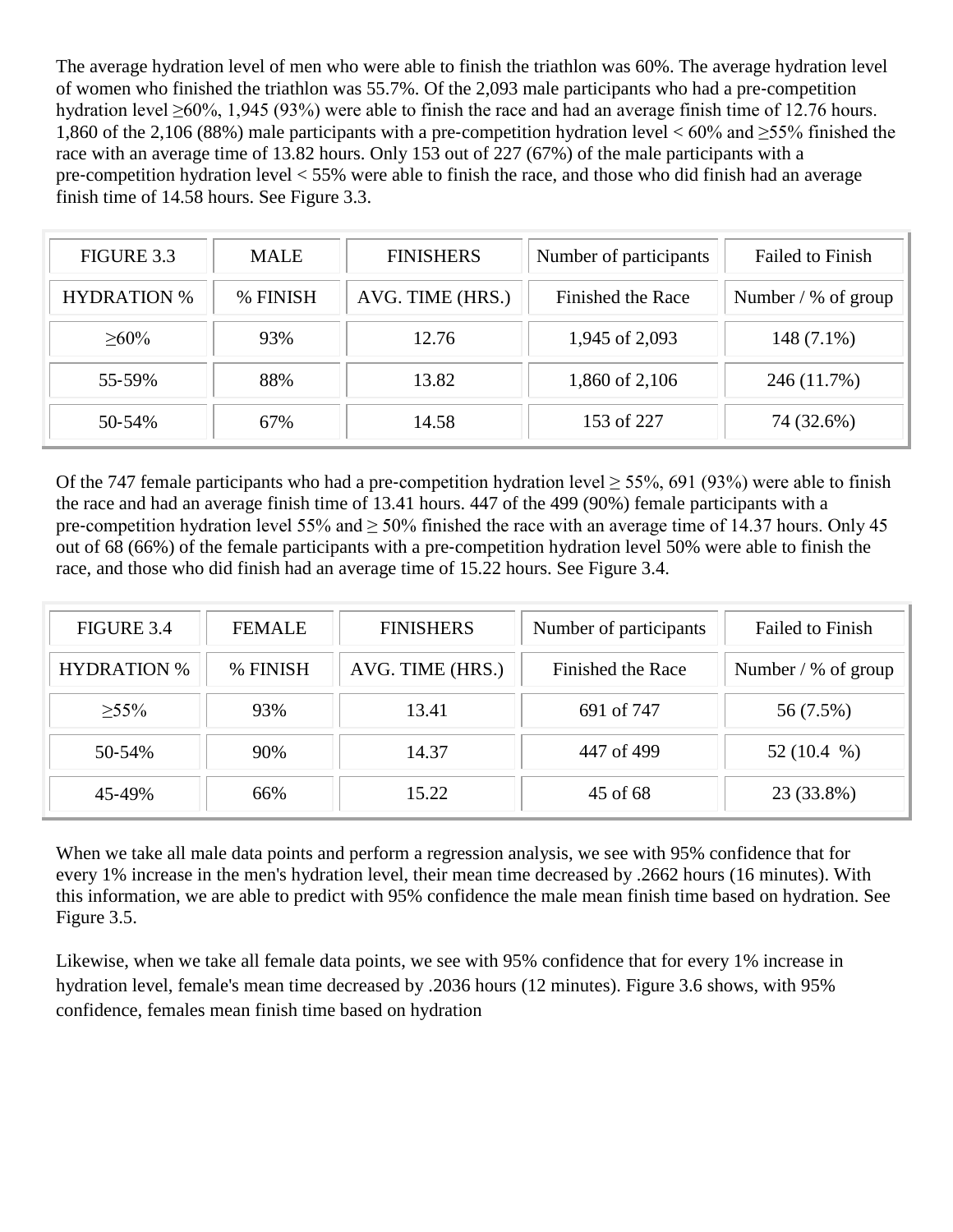| FIGURE 3.5         | <b>MALE</b>              |
|--------------------|--------------------------|
| <b>HYDRATION %</b> | PREDICTED TIME<br>(HRS.) |
| 70                 | 11.10                    |
| 69                 | 11.37                    |
| 68                 | 11.63                    |
| 67                 | 11.90                    |
| 66                 | 12.16                    |
| 65                 | 12.43                    |
| 64                 | 12.70                    |
| 63                 | 12.96                    |
| 62                 | 13.23                    |
| 61                 | 13.50                    |
| 60                 | 13.76                    |
| 59                 | 14.03                    |
| 58                 | 14.29                    |
| 57                 | 14.56                    |
| 56                 | 14.83                    |
| 55                 | 15.09                    |
| 54                 | 15.36                    |
| 53                 | 15.63                    |
| 52                 | 15.89                    |
| 51                 | 16.16                    |
| 50                 | 16.42                    |

| FIGURE 3.6         | <b>FEMALE</b>            |
|--------------------|--------------------------|
| <b>HYDRATION %</b> | PREDICTED TIME<br>(HRS.) |
| 65                 | 12.32                    |
| 64                 | 12.52                    |
| 63                 | 12.73                    |
| 62                 | 12.93                    |
| 61                 | 13.13                    |
| 60                 | 13.34                    |
| 59                 | 13.54                    |
| 58                 | 13.75                    |
| 57                 | 13.95                    |
| 56                 | 14.15                    |
| 55                 | 14.36                    |
| 54                 | 14.56                    |
| 53                 | 14.76                    |
| 52                 | 14.97                    |
| 51                 | 15.17                    |
| 50                 | 15.37                    |
| 49                 | 15.58                    |
| 48                 | 15.78                    |
| 47                 | 15.98                    |
| 46                 | 16.19                    |
| 45                 | 16.39                    |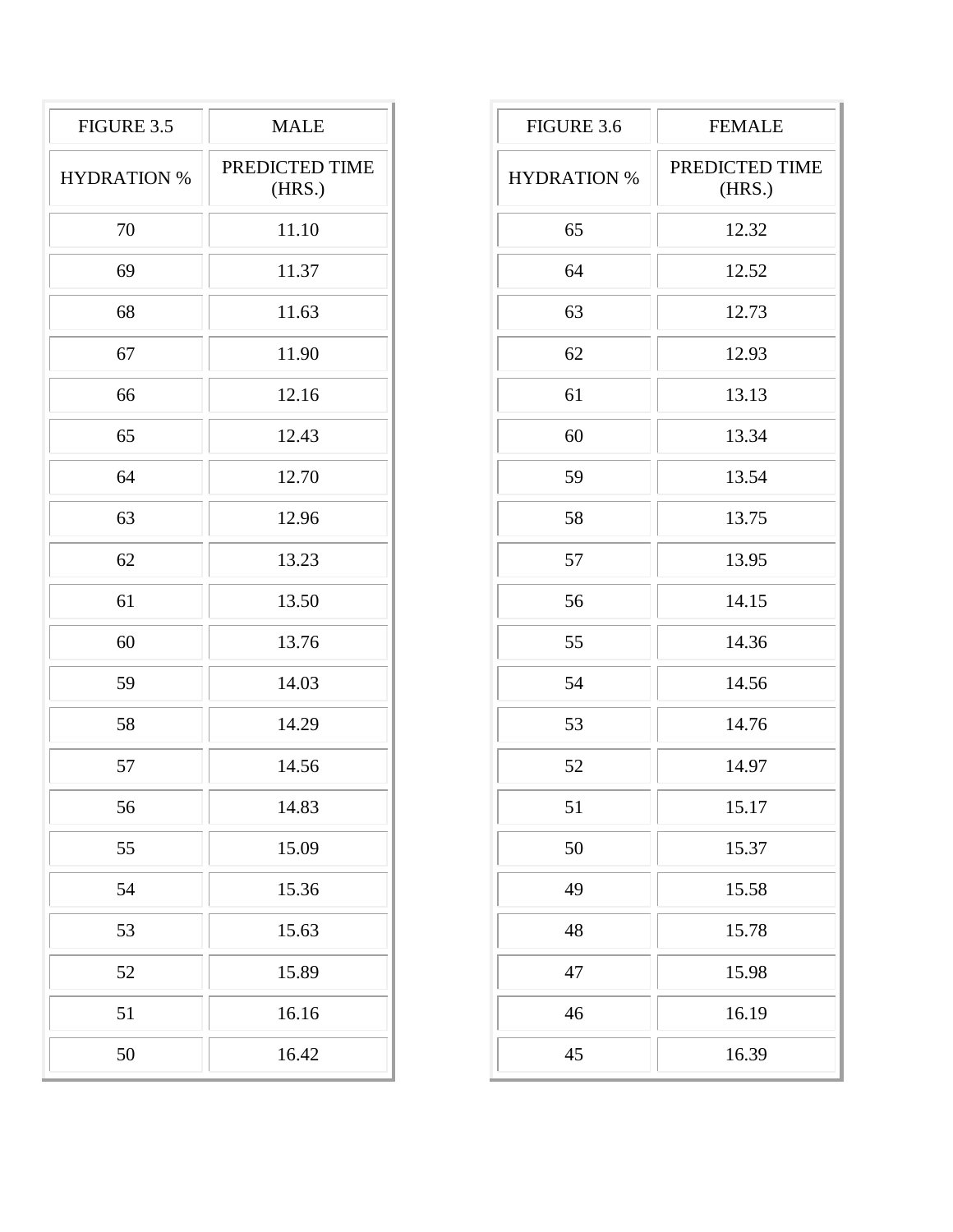

Men's Projected Perfomance





### **IV. Summary and Conclusion**

For years, coaches, trainers and athletes alike have recognized the importance of hydration before, during and after athletic competitions. It is essential in cooling the body through sweat and helps prevent the muscles from cramping. Without proper fluid intake, it can lead to lightheadedness, nausea, vomiting and even death. This investigation has allowed us to take a closer look to see if there is a relationship between an individual's hydration level and how well they are able to perform in an Ironman triathlon.

Figures 3.1 and 3.2 represent a strong indication that a relationship exists between hydration percentages and finish time. Individuals with higher hydration levels, on average, had better finish times. Men with a hydration level  $\geq 68\%$ , on average, had a finish time of 11.96 hours. One can then easily see that as hydration levels decreased, mean time increased. At the bottom of our results, the men with a hydration level between 50 and 51% had an average finish time of 15.99 hours. That is more than a 4 hour difference between the most and least hydrated male participants. Women with a hydration level  $\geq 63\%$ , on average, had a finish time of 13.09 hours. Likewise, women with a hydration level between 45 and 46% had an average finish time of 16.45 hours. That represents nearly a 3.5 hour difference between the most and least hydrated female participants.

Figures 3.3 and 3.4 reveal that certain thresholds of hydration levels may be extremely vital as to one's ability to finish an Ironman race. 93% of male participants with a hydration level  $\geq 60\%$  were able to successfully finish the race. However, only 67% of men with a hydration level 55% were able to finish. Similarly, 93% of female participants with a hydration level  $\geq 55\%$  finished the race. Only 66% of the female participants with a hydration level 50% were able to finish the race.

By performing a regression analysis, we were able to see that not only is there a relationship between hydration level and finish time, but that with every 1% increase in hydration, the mean time decreased by .2662 hours (16 minutes) for men and .2036 hours (12 minutes) for women. With this information, we are able to take things a step further and predict with 95% confidence, what the finish time will be based on hydration levels.